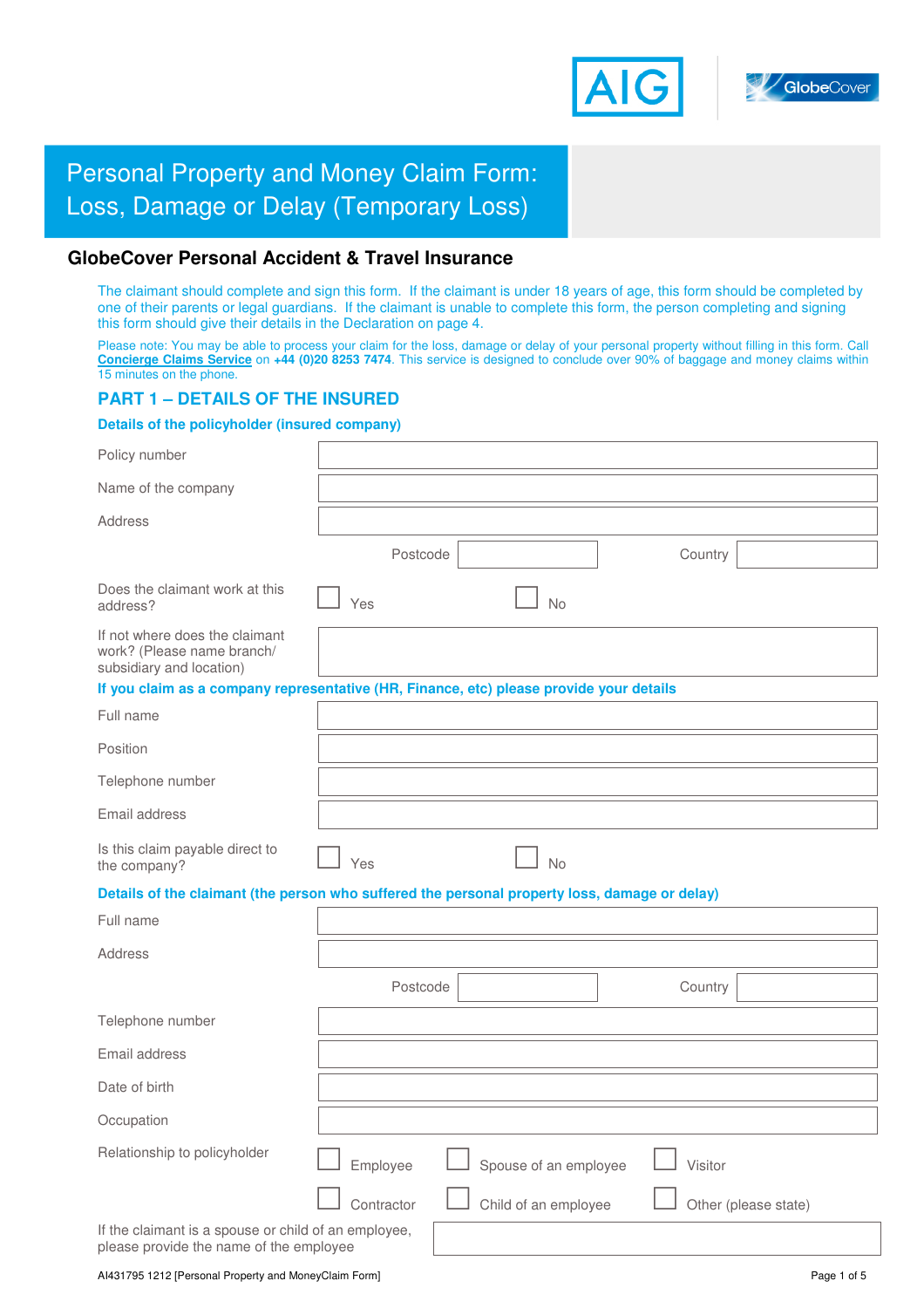# **PART 2 – DETAILS OF THE CLAIM**

| <b>Details of the trip</b>                                                |                      |         |    |                      |
|---------------------------------------------------------------------------|----------------------|---------|----|----------------------|
| Travel destination                                                        | From                 |         | To |                      |
| Scheduled dates of the trip                                               | From                 |         | To |                      |
| Travel order number (if applicable)                                       |                      |         |    |                      |
| Reason for travel                                                         | <b>Business trip</b> | Leisure |    | Long term secondment |
| Country where loss occurred                                               |                      |         |    |                      |
| Details of loss, damage or delay (temporary loss)                         |                      |         |    |                      |
| Give details of the lost, damaged<br>or delayed items                     |                      |         |    |                      |
| Where and when did the loss,<br>damage or delay occur?                    |                      |         |    |                      |
| Who discovered it?                                                        |                      |         |    |                      |
| When was it discovered?                                                   |                      |         |    |                      |
| Cause of loss, damage or delay,<br>e.g. fire, theft                       |                      |         |    |                      |
| If delayed, how long was the<br>property delayed?                         |                      |         |    |                      |
| If delayed, when and how was the<br>property returned?                    |                      |         |    |                      |
| <b>Circumstances of loss, damage or delay (temporary loss)</b>            |                      |         |    |                      |
| Police/carrier advised                                                    | Yes                  | No      |    |                      |
| Police station, if known                                                  |                      |         |    |                      |
| Carrier name, if known                                                    |                      |         |    |                      |
| Have you received any<br>settlement from the carrier<br>directly?         | Yes                  | No      |    |                      |
| If 'yes', state amount                                                    |                      |         |    |                      |
| <b>Insurance details</b>                                                  |                      |         |    |                      |
| Do you have Home Contents/<br>All Risk Insurance?                         | Yes                  | No      |    |                      |
| If yes, company name                                                      |                      |         |    |                      |
| Policy number                                                             |                      |         |    |                      |
| Company address                                                           |                      |         |    |                      |
| Have you made any previous<br>claims on this type of<br>insurance?        | Yes                  | No      |    |                      |
| If yes, give full details                                                 |                      |         |    |                      |
| Approximate total value of the<br>insured property at the time of<br>loss |                      |         |    |                      |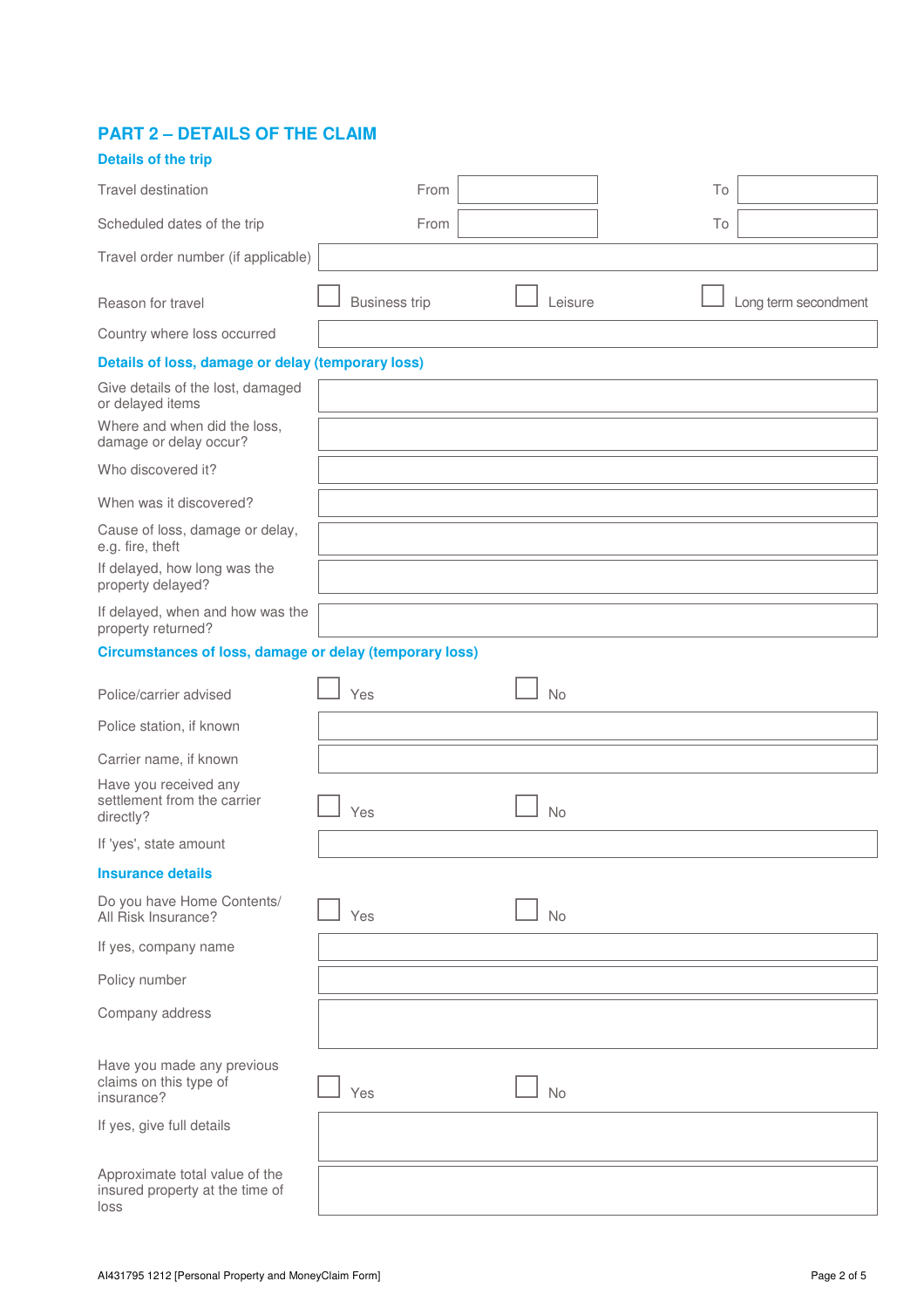### **List of damaged/or lost items (or list of emergency purchases if property was delayed or temporarily lost)**

| Property<br>description                                                                                                    | Name of<br>owner | Name of<br>seller/donor | <b>Address of</b><br>seller/donor | Item<br>damaged or<br>lost | <b>Date</b><br>acquired | Price paid | Replacement<br>cost | Amount<br>claimed |
|----------------------------------------------------------------------------------------------------------------------------|------------------|-------------------------|-----------------------------------|----------------------------|-------------------------|------------|---------------------|-------------------|
|                                                                                                                            |                  |                         |                                   |                            |                         |            |                     |                   |
|                                                                                                                            |                  |                         |                                   |                            |                         |            |                     |                   |
|                                                                                                                            |                  |                         |                                   |                            |                         |            |                     |                   |
|                                                                                                                            |                  |                         |                                   |                            |                         |            |                     |                   |
|                                                                                                                            |                  |                         |                                   |                            |                         |            |                     |                   |
|                                                                                                                            |                  |                         |                                   |                            |                         |            |                     |                   |
|                                                                                                                            |                  |                         |                                   |                            |                         |            |                     |                   |
|                                                                                                                            |                  |                         |                                   |                            |                         |            |                     |                   |
|                                                                                                                            |                  |                         |                                   |                            |                         |            |                     |                   |
|                                                                                                                            |                  |                         |                                   |                            |                         |            |                     |                   |
|                                                                                                                            |                  |                         |                                   |                            |                         |            |                     |                   |
|                                                                                                                            |                  |                         |                                   |                            |                         |            |                     |                   |
| Approximate total overall value of insured property at time of loss<br>Note: Invoices or receipts should be made available |                  |                         |                                   |                            | Total                   |            |                     |                   |

## **PART 3 - PAYMENT DETAILS**

| Please complete if a payment may be due       |                |        |                  |  |
|-----------------------------------------------|----------------|--------|------------------|--|
| Do you require                                | Bank transfer  | Cheque |                  |  |
| If cheque, make payment to                    |                |        |                  |  |
| If bank transfer                              |                |        |                  |  |
| Name of account holder                        |                |        |                  |  |
| Name of the bank                              |                |        |                  |  |
| Address of the bank                           |                |        |                  |  |
|                                               |                |        |                  |  |
| Account number                                |                |        |                  |  |
| Sort code (UK only)                           |                |        |                  |  |
| For international transfers only (outside UK) |                |        |                  |  |
| IBAN (International bank account<br>number)   |                |        |                  |  |
|                                               | SWIFT/IBC Code |        | Account currency |  |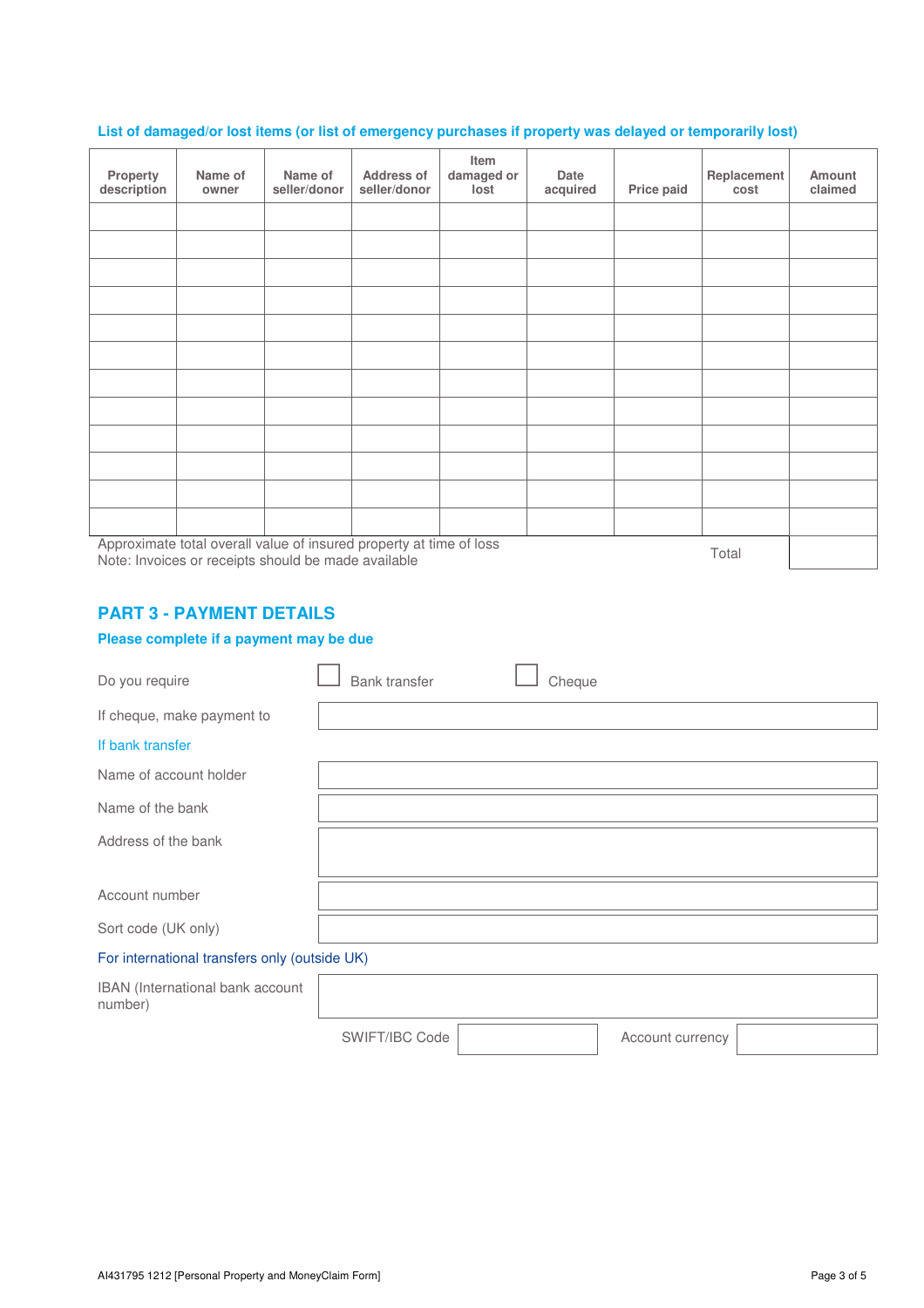## **PART 4 - HOW WE USE PERSONAL INFORMATION**

We are committed to protecting the privacy of customers, claimants and other business contacts.

"**Personal Information**" identifies and relates to you or other individuals (e.g. your dependants). By providing Personal Information you give permission for its use as described below. If you provide Personal Information about another individual, you confirm that you are authorised to provide it for use as described below.

The types of Personal Information we may collect and why - Depending on our relationship with you, Personal Information collected may include: identification and contact information, payment card and bank account, credit reference and scoring information, sensitive information about health or medical condition, and other Personal Information provided by you. Personal Information may be used for the following purposes:

- Insurance administration, e.g. communications, claims processing and payment
- Decision-making on provision of insurance cover and payment plan eligibility
- Assistance and advice on medical and travel matters
- Management and audit of our business operations
- Prevention, detection and investigation of crime, e.g. fraud and money laundering
- Establishment and defence of legal rights
- Legal and regulatory compliance, including compliance with laws outside your country of residence
- Monitoring and recording of telephone calls for quality, training and security purposes
- Marketing, market research and analysis

To opt-out of marketing communications contact us by e-mail at: **marketing.uk@aig.com** or by writing to: **Head of Marketing, 58 Fenchurch Street, London EC3M 4 AB, United Kingdom**. If you opt-out we may still send you other important communications, e.g. communications relating to administration of your insurance policy or claim.

**Sharing of Personal Information -** For the above purposes Personal Information may be shared with our group companies, brokers and other distribution parties, insurers and reinsurers, credit reference agencies, healthcare professionals and other service providers. Personal Information will be shared with other third parties (including government authorities) if required by law. Personal information (including details of injuries) may be recorded on claims registers shared with other insurers. We are required to register all third party claims for compensation relating to bodily injury to workers' compensation boards. We may search these registers to detect and prevent fraud or to validate your claims history or that of any other person or property likely to be involved in the policy or claim. Personal Information may be shared with prospective purchasers and purchasers, and transferred upon a sale of our company or transfer of business assets.

**International transfer -** Due to the global nature of our business Personal Information may be transferred to parties located in other countries, including the United States and other countries with different data protection laws than in your country of residence.

**Security and retention of Personal Information** – Appropriate legal and security measures are used to protect Personal Information. Our service providers are also selected carefully and required to use appropriate protective measures. Personal information will be retained for the period necessary to fulfil the purposes described above.

**Requests or questions -** To request access or correct inaccurate Personal Information, or to request the deletion or suppression of Personal Information, or object to its use, please e-mail: DataProtectionOfficer@aig.com or write to Data Protection Officer, Legal Department, AIG Europe Limited, The AIG Building, 58 Fenchurch Street, London EC3M 4AB. More details about our use of Personal Information can be found in our full Privacy Policy at http://www.aig.com/\_2538\_371879.html or you may request a copy using the contact details above.

at www.aig.com/uk/privacypolicy or a copy requested using the contact details above.

#### **PART 5 - DECLARATION**

I declare that the whole of the statements made and any other supplementary statements forming part of this claim are true in every respect and understand that a false declaration may invalidate my claim and could result in prosecution.

I give permission for my personal information to be used and shared in the ways described above. I confirm that I will not provide any personal information about another person without that person's permission.

**Signed** 

Date